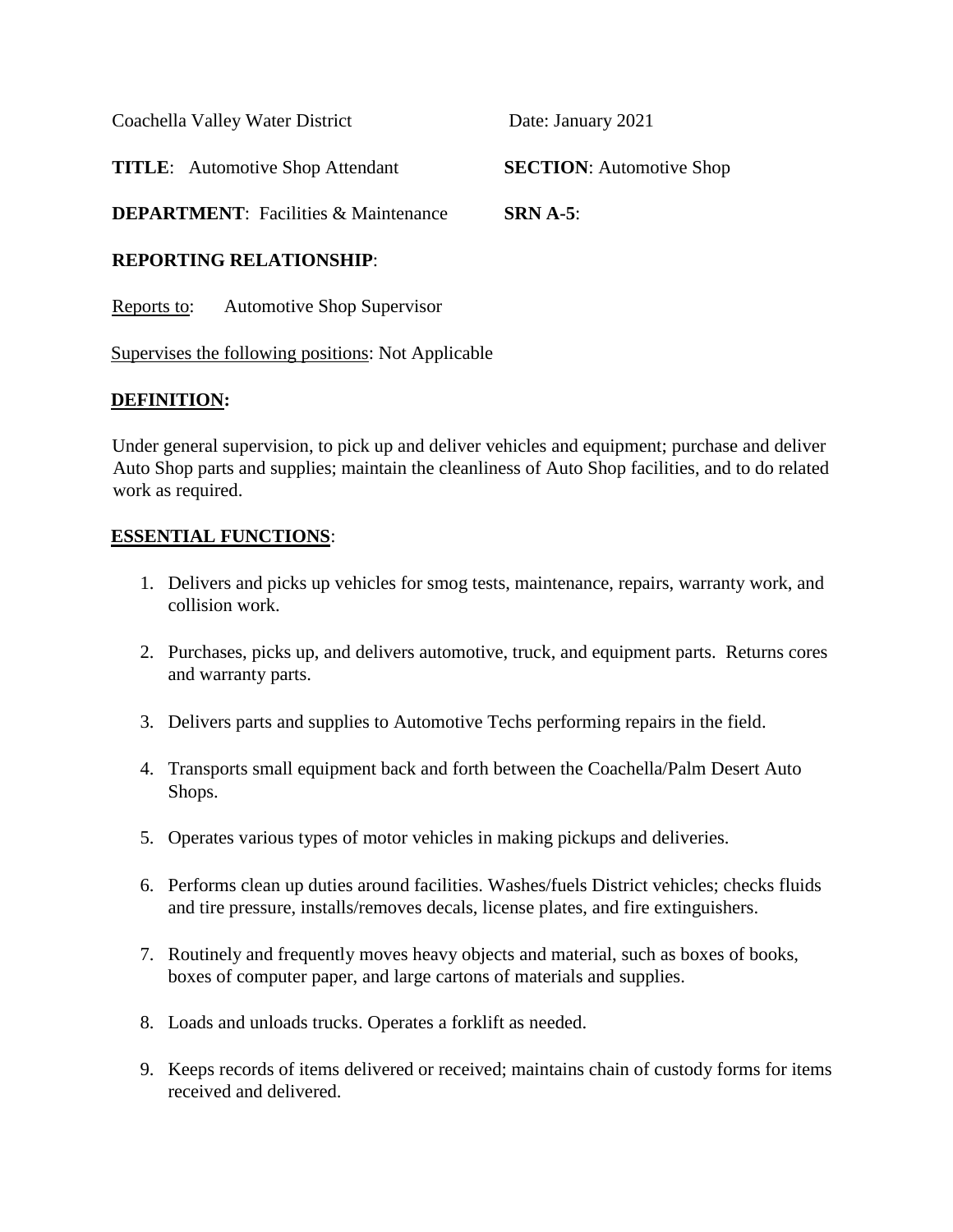- 10. Performs related duties as assigned.
- 11. Assist Automotive Technician I's to cross train in preventative maintenance procedures and related repairs of Fleet vehicles and equipment.
- 12. Collects and performs data entry including time cards, work orders, service logs, units of production, and information relating to Asset Management and the Computerized Maintenance Management System (CMMS).

Auto Shop Attendant – Page 2

# **MINIMUM QUALIFICATIONS**:

| Knowledge of: | - Automotive, truck, and equipment parts identification.<br>- Proper lifting techniques.<br>- Proper loading and unloading of trucks; cargo securement.<br>- Traffic laws, defensive driving techniques and rules of the road. -<br>Operation of standard office equipment including a computer and<br>assigned software.<br>- Oral and written communication skills.<br>- Basic record-keeping techniques.                                                                                                                                                                                                                                                                                                                    |
|---------------|--------------------------------------------------------------------------------------------------------------------------------------------------------------------------------------------------------------------------------------------------------------------------------------------------------------------------------------------------------------------------------------------------------------------------------------------------------------------------------------------------------------------------------------------------------------------------------------------------------------------------------------------------------------------------------------------------------------------------------|
|               | - Basic arithmetic.                                                                                                                                                                                                                                                                                                                                                                                                                                                                                                                                                                                                                                                                                                            |
|               | - Basic map reading.                                                                                                                                                                                                                                                                                                                                                                                                                                                                                                                                                                                                                                                                                                           |
| Ability to:   | - Read and write.<br>- Communicate and comprehend effectively both orally and in writing -<br>Operate a 2-way radio<br>- Safely drive a motor vehicle.<br>- Observe legal and defensive driving practices.<br>- Perform heavy lifting safely.<br>- Meet schedules and time lines.<br>- Learn the general geographic composition of assigned area. - Determine<br>most efficient driving routes and execute scheduled assignments for<br>maximum productivity.<br>- Develop and maintain work schedules without close supervision.<br>- Identify automotive, truck, and equipment parts.<br>- Perform a variety of duties related to the preparation, distribution,<br>shipping and receiving of parts, supplies and materials. |